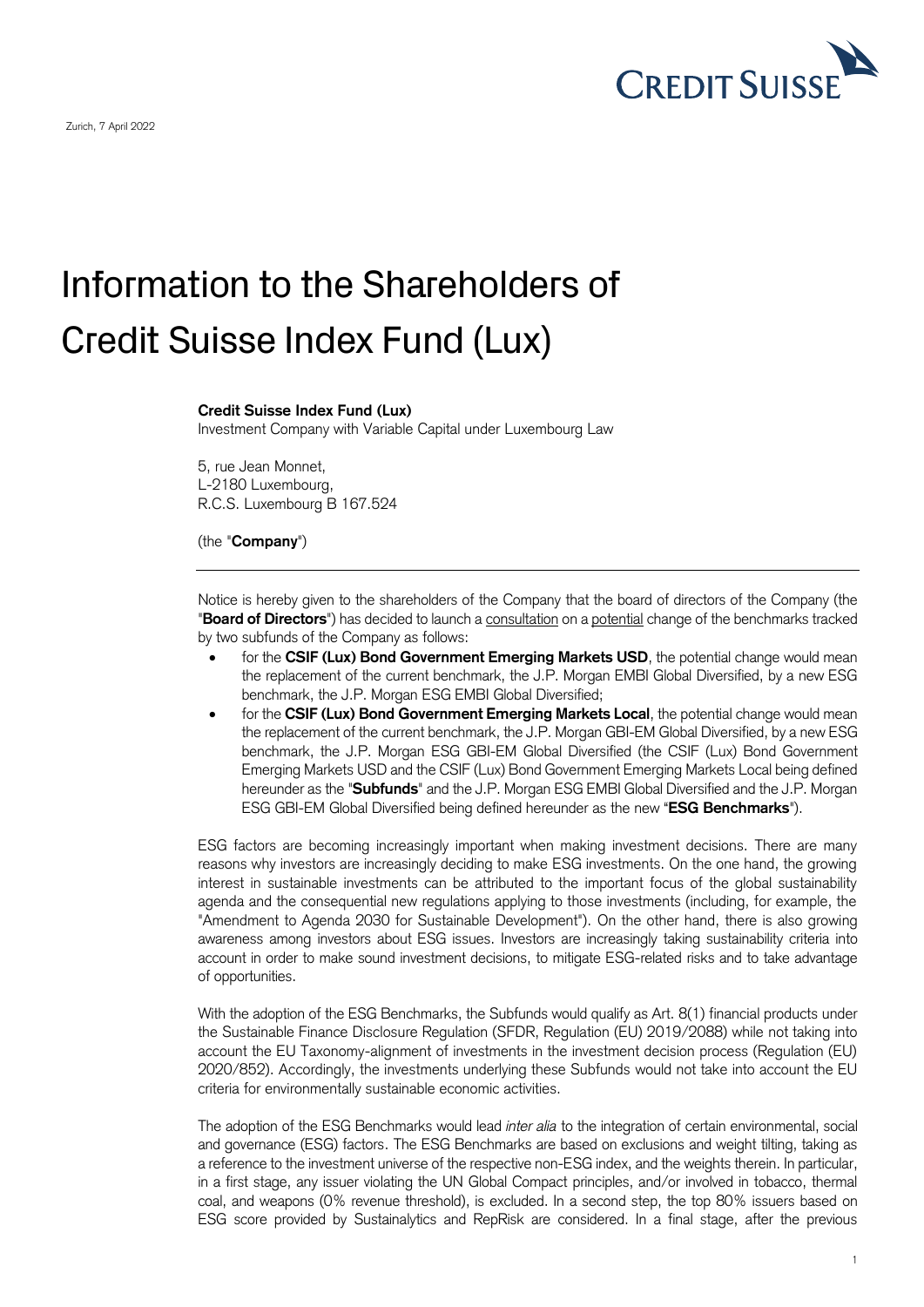exclusions, weights of the remaining bonds are tilted towards issuers ranking higher on ESG criteria and green bond issues.

It would therefore entail a reduction of the investment universe due to the exclusion of issuers violating the UN Global Compact principles, the exclusion of certain controversial sectors and business practices and low ESG scores, along with a weight tilting of bonds issuers towards those which exhibit higher ESG characteristics.

For more information, you are invited to consult the index rules of the ESG Benchmarks on the index provider's website mentioned below and you may also contact Credit Suisse Asset Management (Schweiz) AG (appointed as investment manager of the Subfunds) via email [\(index.solutions@credit-suisse.com\)](mailto:index.solutions@credit-suisse.com) to obtain more information on the change to the ESG Benchmarks).

| <b>CSIF (Lux) Bond Government Emerging Markets USD</b> |                                                                                                                                                                                      |  |
|--------------------------------------------------------|--------------------------------------------------------------------------------------------------------------------------------------------------------------------------------------|--|
| <b>Current benchmark</b>                               | New benchmark                                                                                                                                                                        |  |
| J.P. Morgan EMBI Global Diversified                    | J.P. Morgan ESG EMBI Global Diversified<br>(index rules can be consulted on<br>https://www.jpmorgan.com/content/dam/jpm/cib/co<br>mplex/content/markets/composition-docs/pdf-30.pdf) |  |

| <b>CSIF (Lux) Bond Government Emerging Markets Local</b> |                                                   |  |
|----------------------------------------------------------|---------------------------------------------------|--|
| <b>Current benchmark</b>                                 | New benchmark                                     |  |
| J.P. Morgan GBI-EM Global Diversified                    | J.P. Morgan ESG GBI-EM Global Diversified         |  |
|                                                          | (index rules can be consulted on                  |  |
|                                                          | https://www.jpmorgan.com/content/dam/jpm/cib/com  |  |
|                                                          | plex/content/markets/composition-docs/pdf-29.pdf) |  |

Investors shall note however that the Board of Directors will have limited access to the index methodology and construction in respect of the underlying constituents of the ESG Benchmarks and will not select or review the ESG classification and selection of the underlying instruments part of the ESG Benchmarks. This means that the Board of Directors, the management company of the Company or delegated investment manager of the Subfunds, will not make any assessment of the sustainability practices, the sustainability risks and opportunities relevant for the investments of the Subfunds. In particular, the respective index methodology of the ESG Benchmarks is different from the Credit Suisse Sustainable Investment Framework.

Investors shall also note that the ESG-performance of a portfolio might differ from its financial performance and the Board of Directors cannot give any representation as to the correlation of financial and ESG performance. Adhering to a new ESG classification may also lead to transactional costs to reposition the underlying portfolio as well as new disclosure, reporting, compliance and risk management related costs. Similarly, new sustainability requirements imposed by jurisdictions in which the Subfunds would be invested and/or where the Subfunds would be marketed may result in additional compliance costs, disclosure obligations or other implications or restrictions on the Subfunds. Tracking an ESG benchmark does not necessarily imply suitability for meeting the investor overall investment objectives or sustainability preferences.

Investors shall finally note that the change to the new ESG Benchmarks would cause the Subfunds to stop their securities lending activities, leading among others to the discontinuation of their related revenues derived from those activities.

The purpose of this notice is to seek feedback from the investors on whether the contemplated changes would be supported or not.

The Board of Directors has delegated the consultation process to Credit Suisse Asset Management (Schweiz) AG. Feedback can be provided by the investors to their respective relationship manager or via email (index.solutions@credit-suisse.com) until 9 May 2022. The outcome of the consultation will be shared by the investment manager with the Board of Directors and the Board of Directors will decide on the next steps for the implementation of the changes (if applicable). Investors' attention is drawn to the fact that this consultation will not be binding, meaning that the Company will keep its full discretion to implement or not the contemplated changes as described above, whatever the outcome of the consultation is. In case the Board of Directors decides to implement the New Benchmarks with respect to the Subfunds, investors will be informed of the latter via a separate notice to shareholders, allowing them to redeem their